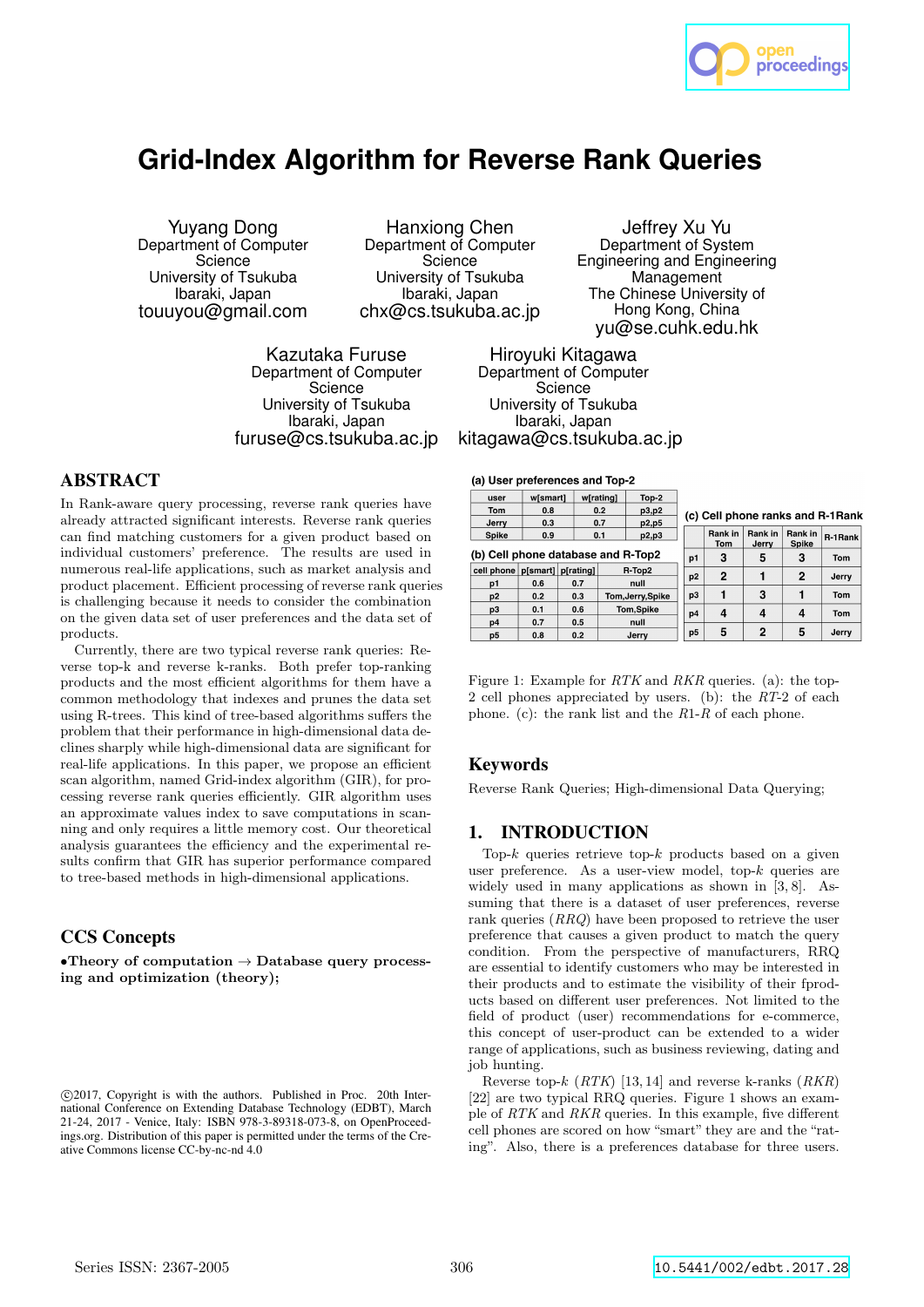

Figure 2: Performance of tree-base algorithms (BBR, MPA) and Simple scan on varying d (2-20).

These preferences are based on a series of weights for each attribute. The score of a cell phone based on a user's preference is found by a weighted sum function that computes the inner product of the cell phone attributes vector and the user preferences vector. Without loss of generality, we assume that minimum values are preferable.

From the values in Figure 1, Tom's score for cell phone  $p_1$ is  $0.6 \times 0.8 + 0.7 \times 0.2 = 0.62$ . All cell phones' scores are calculated in the same way and ranked. If a cell phone is in the top- $k$  of a user's rank list, then the user is in the result of the RTK query for that specific cell phone. In Figure 1 (b), the RT-2 results for each cell phone are shown. We can see that  $p_2$ 's  $RT-2$  results are Tom, Jerry and Spike, meaning that all users consider  $p_2$  as an element of their top-2 favorites. Notice that  $p_1$  and  $p_4$  have empty RT-2 result sets, which means that every user prefers at least two other phones. [22] believed that it was not useful to return an empty answer and proposed RKR query, which find the  $top-k$  user preferences whose rank for the given product is highest among all users. In Figure 1(c),  $p_1$  is ranked 3rd by Tom, 5th by Jerry, and 3rd by Spike. In other words, Tom (Spike) ranks  $p_1$  higher than other users, so he is in the answer of the  $R1-R$  of  $p_1$ .

## 1.1 Notations and Problem Definition

Each product  $p$  in the data set  $P$  is a d-dimensional vector. where each dimension is a numerical non-negative scoring attribute. p can be represented as a point  $p = (p[1], ..., p[d])$ . where  $p[i]$  is an attribute value on *i*th dimension of p. The data set of preferences,  $W$ , is defined in a similar way.  $w$ is a user preference vector for products where  $w \in W$ , and  $w[i]$  is the user defined weight value for the attribute on *i*th dimension, where  $w[i] \geq 0$  and  $\sum_{i=1}^{d} w[i] = 1$ . The score is defined as an inner product of w and  $p$ , which is expressed as  $f_w(p) = \sum_{i=1}^d w[i] \cdot p[i]$ . Notations are summarized in Table 1. The definitions of top- $k$  query and of the two reverse rank queries [13, 22] are re-used here.

DEFINITION 1. (Top-k query): Given a positive integer  $k, a point set P and a user-defined weighting vector w,$ the resultant set  $TOP_k(w)$  of the top-k query is a set of points such that  $TOP_k(w) \subseteq P$ ,  $|TOP_k(w)| = k$  and  $\forall p_i, p_j$ :  $p_i \in TOP_k(w), p_j \in P - TOP_k(w)$ . Therefore, it holds that  $f_w(p_i) \leq f_w(p_j)$ .

DEFINITION 2. (RTK query): Given a query point q and  $k$ , as well as  $P$  and  $W$  (dataset of points and weighting vectors respectively), a weighting vector  $w_i \in W$  belongs to the reverse top-k result set of q, if and only if  $\exists p \in TOP_k(w_i)$ such that  $f_{w_i}(q) \leq f_{w_i}(p)$ .

| Symbol                 | Description                                                            |
|------------------------|------------------------------------------------------------------------|
| d                      | Data dimensionality                                                    |
| P                      | Data set of products (points)                                          |
| W                      | Data set of weighting vectors                                          |
| $\boldsymbol{q}$       | Query point                                                            |
| $f_w(p)$               | The score of p based on w, $f_w(p) = \sum_{i=1}^d (w[i] \cdot q[i])$ . |
| p[i]                   | Value of a point $p \in P$ on i'th dimension                           |
| $p^{(a)}$              | Approximate index vector of a point $p$                                |
| $P^{(A)}$              | Approximate index vectors set $\forall p \in P$                        |
| $\boldsymbol{n}$       | Number of partitions of value range                                    |
| Grid                   | Grid-index                                                             |
| $L[f_w(p)]$            | Lower bound of score of $p$ on $w$                                     |
| $\overline{U[f_w(p)]}$ | Upper bound of score of $p$ on $w$                                     |
| $q \prec_w p$          | q precedes $\overline{p}$ based on $w$                                 |

Table 1: Notations and symbols

DEFINITION 3. (RKR query): Given a query point q and  $k, as well as P and W, reverse k-ranks returns a set S, where$  $S \subseteq W$  and  $|S| = k$ , such that  $\forall w_i \in S, \forall w_j \in (W - S)$ ,  $rank(w_i, q) \leq rank(w_i, q)$ .

The  $rank(w, q)$  is defined as the number of points with a smaller score than  $q$  for a given  $w$ .

#### 1.2 Motivation and Challenges

To the best of our knowledge, the most efficient algorithm for processing RTK is the Branch-and-Bound (BBR) algorithm [17], and the most efficient algorithm for RKR is the Marked-Pruning-Approach (MPA) algorithm [22]. Both algorithms use a tree-based methodology, which uses an R-tree to index the data set and prune unnecessary entries through the use of MBRs (Minimum Bounding Rectangles). However, as pointed out by  $[2, 4, 19]$ , the use of R-tree or any other spatial indexes suffer from similar problems: When processing high-dimensional data sets, the performance declines to even worse than that of linear scan.

Figure 2 shows the comparison of performance between tree-based algorithms (BBR, MPA) and the simple scan (SIM, linear scan). According to the results, SIM outperforms these tree-based algorithms when processing RRQ in high dimensions. The reason for that inefficiency is that tree-based algorithms cannot divide data correctly in high dimensions, causing most of the MBRs to intersect with each other. Thus, even a small range query can overlap with a major proportion of the MBRs.

Figure 3 shows a geometric view of processing RTK queries. In this example, suppose that we treat  $p_4$  as the query point  $q$ , then a line that crosses  $q$  is perpendicular to Tom's weight vector. The points in the gray area have a greater rank than q. Tree-based methodology filters entries that are entirely in the gray area and counts the number of points contained in filtered entries to record the rank of q. However, because  $q$  is within overlapping parts of MBRs, the tree-based algorithm cannot filter any parts of MBRs containing the Tom or Jerry's preferences. As a result, it has to go through most entries one by one and compute the scores. In these cases, traversal of the tree-based spatial index is not an efficient method.

For real-world applications, it is a natural requirement to process RRQ for high dimensional data (more than 3). Both the product's attributes and user's preferences are likely to be high-dimensional. For example, cell phones consumers care about many features, such as price, processor, storage, size, battery life, camera, etc. As another example, DIAN-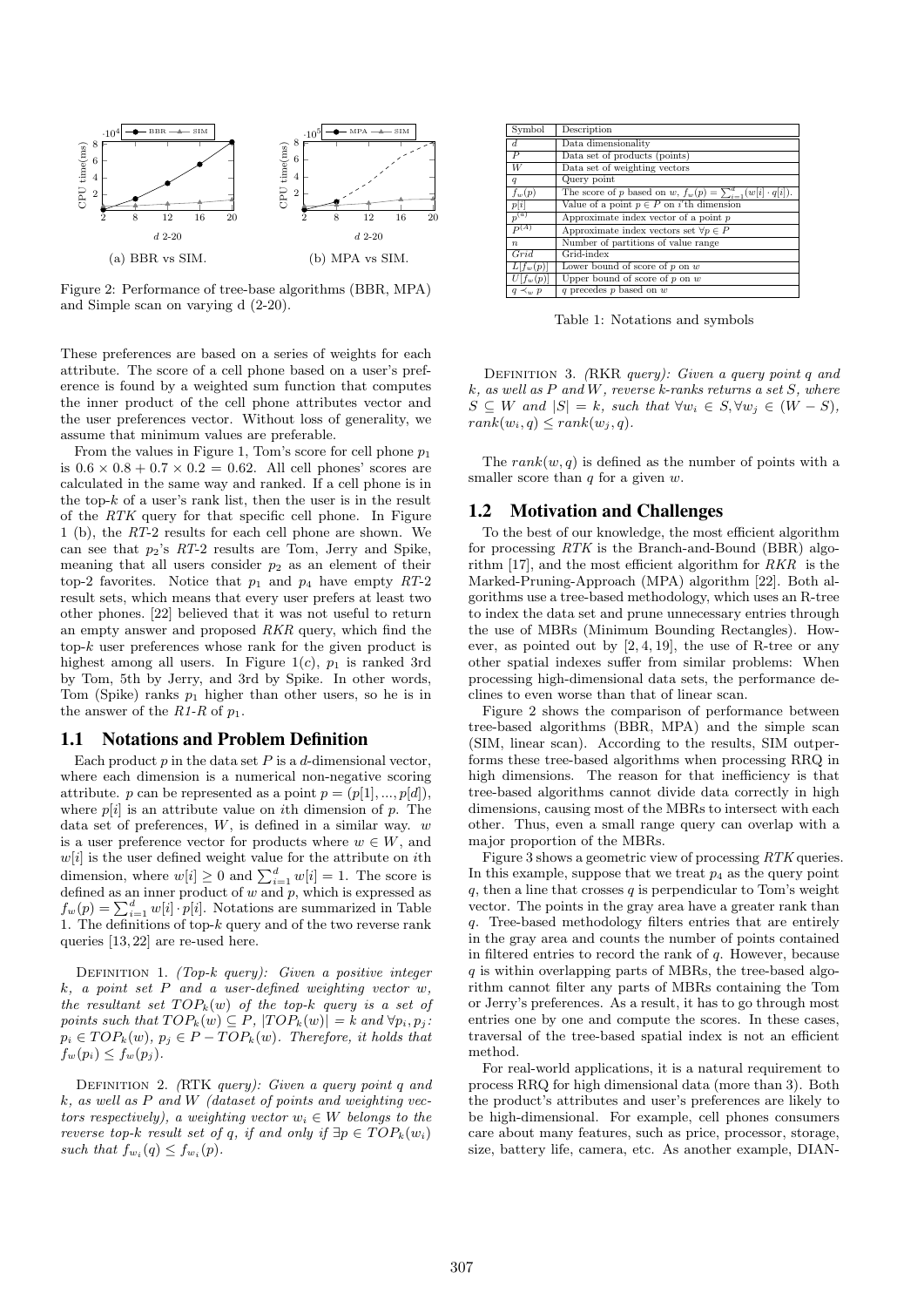

Figure 3: Tree-base methodology processing RTK and search space (gray).

 $PING<sup>1</sup>$ , a Chinese business-reviewing website, ranks restaurants by users' reviews on overall rate, food flavor, cost, service, environment, waiting time, etc. Therefore, processing RRQ with a high-dimensional data set is a significant problem, and due to the so-called "curse of dimensionality", simple scan offers a better performance than R-tree to solve it.

Despite its performances advantages on high-dimensional queries, there are challenges in processing RRQ with the simple scan. RRQ are more complicated queries than simple similarity searches such as the top- $k$  query or the nearest neighbor search, and the time complexity of a naive simple scan method is  $O(|P| \times |W|)$ . RRQ require that every combination between  $P$  and  $W$  is checked before obtaining an answer. And this incurs a large number of pairwise computations. A comparison of 10K cell phones and 10K user preferences would necessitate  $10K \times 10K = 100M$  computations. As a result, the enormous computational requirements cause the CPU cost to outweigh the I/O cost, which is the opposite of what happen in normal situations. We hold a preliminary experiment to confirm this by measuring the elapsed time for reading different sizes of data, for processing RRQ queries and for the pairwise computations in the inner product. Table 2 shows that the time taken to read different sizes of data file is almost negligible in the RRQ processing. Rather, the major cost of processing RRQ is the pairwise computations. We also found that the proportion of pairwise computations in processing RRQ grew from about 50% in 6-dimensional data to 90% in 100-dimensional data. In conclusion, in contrast to the usual strategy of saving I/O cost in other simple similarity searches, saving CPU computations is the key to process high-dimensional RRQ efficiently.

For the above reasons, we develop an optimized version of the simple scan, called the Grid-index algorithm (GIR) which reduces the amount of multiplication of inner product in the processing. First, We pre-compute some approximate multiplication values and store them into a 2d array named Grid-index. Then we pre-process the data  $P$  and  $W$  and create the approximate vectors  $P^{(A)}$  and  $W^{(A)}$  which indicate the index. In the GIR algorithm, we first scan the approximate vectors  $P^{(A)}$  and  $W^{(A)}$ , then use them with the Grid-index to assemble upper and lower bounds, which help to filter most data without multiplications. After the filtering, we only need to refine few remaining data. In the



| Data size<br>Elapsed time $(ms)$ | 1 <sub>K</sub> | 10K  | 100K   |
|----------------------------------|----------------|------|--------|
| Reading data                     |                | 26   | 146    |
| Processing RRQ                   | 240            | 9311 | 624318 |
| $-Pairwise computations$         | 103            | 5321 | 352511 |

Table 2: Time cost for reading data and processing reverse rank queries with 6-dimensional data.

worst case, it costs the I/O time for reading the  $P^{(A)}$  and  $W^{(A)}$ , which is much less than original data and insignificant as concluded above.

## 1.3 Contributions

The contributions of this paper are as follows:

- We elucidate that the simple scan is an appropriate way to process RRQ when processing high-dimensional data. We also demonstrate that CPU cost is the majority cost and that it is much larger than I/O processing. We are the first to conclude that a better approach for processing RRQ is to optimize the scan method.
- We propose a Grid-index, which uses pre-calculated score bounds to reduce multiplications in the simple scan. Based on Grid-index, we propose GIR algorithm which processes RTK and RKR queries more efficiently. Our method outperforms tree-based algorithms in almost all cases and all data sets, except for those in very low (less than 4) dimensional cases.
- We analyze the filter performance of tree-based algorithms and establish the GIR performance model. Theoretical analysis clarifies the limitation of the treebased methods. The performance model of proposed GIR guarantees the efficiency of the Grid-index method is achieved at a negligible memory cost.

The rest of this paper is organized as follows: Section 2 summarizes the related work. Section 3 states the Gridindex concept and how to construct upper and lower bounds. In Section 4, we present the formal description of the GIR algorithm. Section 5 analyzes the performance of tree-based algorithms and gives a performance model for the Gridindex. Experimental results are shown in Section 6, and Section 7 concludes the paper.

## 2. RELATED WORK

For top- $k$  queries, one possible approach to the top- $k$  problem is the Onion technique [3]. This algorithm precomputes and stores convex hulls of data points in layers like an onion. The evaluation of a linear top-k query is accomplished by starting from the outermost layer and processing these layers inwardly. [8] proposed a system named PREFER that uses materialized views of top-k result sets that are very close to the scoring function in a query.

Reverse rank queries (RRQ) are the reverse version of the top-k queries. A typical query of RRQ is the reverse top-k query. [13, 14] introduced the reverse top-k query and presented two versions, namely monochromatic and bichromatic, and proposed a reverse top- $k$  Threshold Algorithm (RTA). [5] indexed a dataset with a critical k-polygon for monochromatic reverse top-k queries in two dimensions. [17]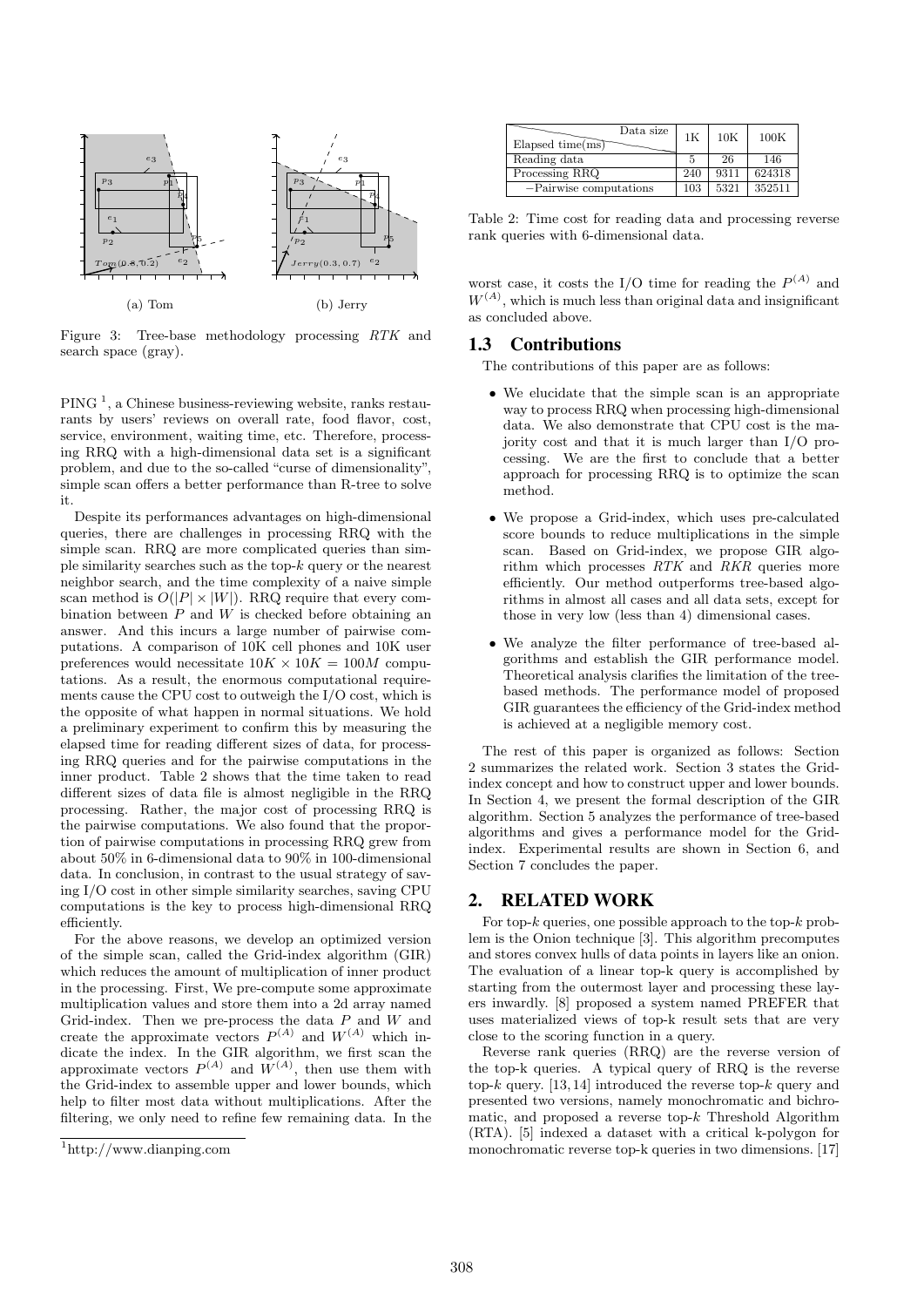propose a tree-base, branch-and-bound (BBR) algorithm which is the state-of-the-art approach for reverse top- $k$  query. BBR indexes both data sets  $P$  and  $W$  in two R-trees, and points and weighting vectors are pruned through the branch-andbound methodology. For applications, reverse top- $k$  query was used in [16] to identified the most influential products, and in [15] to monitor the popularity of locations based on user mobility.

However, the reverse top- $k$  query has a limitation that returns an empty result for an unpopular product. [22] introduced the reverse  $k$ -ranks query to ensure that any product in the data set can find their potential customers. Then proposed a tree-base algorithm named MPA (Marked Pruning Approach), which uses a d-dimensional histogram to index W and an R-tree to index P. Dong et al. [7] indicated that both reverse top-k and reverse k-rank queries were designed for only one product and cannot handle the product bundling. So they defined an aggregate reverse rank query that finds the top-k users for multiple query products.

Other works also considered a given data point and aimed at finding the queries that have this data point in their result set, such as the reverse (k) nearest neighbor (RNN or RKNN) [10, 20] that finds points that consider the query point as the nearest neighbor. RKNN may looks similar to RRQ, but they are actually very different. RKNN evaluates relative  $L_p$  distance in one Euclid space with between two certain points. On the other hand, RRQ focus on the absolute ranking value over all products, and the ranking scores are found through inner products of user preferences and products, from two different data spaces.

For other reverse queries, the reverse furthest neighbor  $(RFN)$  [21] and its extension RKFN (reverse k furthest neighbor) [18] find points that consider a query point as their furthest neighbor. The reverse skyline query uses the advantages of products to find potential customers based on the dominance of competitors products [6, 11]. However, reverse skyline query uses a desirable product data to describe the preference of a user. But in the definition of RRQ, the preference is described as a weighting vector.

For the space-partition tree-based structure, R\*-tree [1], a variation on R-tree, improves pruning performance by reducing overlap in the tree construction. [9] used Hilbert space-filling curves to impose a linear ordering on the data rectangles in R-tree and improve the performance. [2] investigated and demonstrated the deficiencies of R-tree and R\*-tree when dealing with high-dimensional data. As an improvement, a superior index structure named X-tree was proposed. X-tree uses a split algorithm to minimize overlap and utilizes the concept of super-nodes. In our opinion, X-tree can be seen as a middle approach between the Rtree and simple scan methods, because it uses the spatial tree structure to process the disjoint parts, and uses linear scan with the overlapping parts. For high-dimensional data, there are very few disjoint parts, causing there to be almost no advantage to the construction and look-up features of the X-tree.

It is well known that the overlapping nodes in high-dimensional space, is a shortcoming of tree structure. R. Weber et al. [19] proved that tree-based like [1, 2] is worse than linear scan in high-dimensional data and proposed a VAFILE filtering strategy. They divided the data space into buckets equally and use these buckets' upper and lower bounds to filter candidates. The goal of using VAFILE is to save I/O cost by

$$
p = (0.62, 0.15, 0.73)
$$
  
\n
$$
w = (0.12, 0.57, 0.31)
$$
  
\n
$$
\underbrace{\begin{array}{c|c|c|c|c|c|c|c|c} \mathbf{0} & 1 & \mathbf{0} & \mathbf{0} & \mathbf{0} & \mathbf{0} & \mathbf{0} & \mathbf{0} & \mathbf{0} & \mathbf{0} & \mathbf{0} & \mathbf{0} & \mathbf{0} & \mathbf{0} & \mathbf{0} & \mathbf{0} & \mathbf{0} & \mathbf{0} & \mathbf{0} & \mathbf{0} & \mathbf{0} & \mathbf{0} & \mathbf{0} & \mathbf{0} & \mathbf{0} & \mathbf{0} & \mathbf{0} & \mathbf{0} & \mathbf{0} & \mathbf{0} & \mathbf{0} & \mathbf{0} & \mathbf{0} & \mathbf{0} & \mathbf{0} & \mathbf{0} & \mathbf{0} & \mathbf{0} & \mathbf{0} & \mathbf{0} & \mathbf{0} & \mathbf{0} & \mathbf{0} & \mathbf{0} & \mathbf{0} & \mathbf{0} & \mathbf{0} & \mathbf{0} & \mathbf{0} & \mathbf{0} & \mathbf{0} & \mathbf{0} & \mathbf{0} & \mathbf{0} & \mathbf{0} & \mathbf{0} & \mathbf{0} & \mathbf{0} & \mathbf{0} & \mathbf{0} & \mathbf{0} & \mathbf{0} & \mathbf{0} & \mathbf{0} & \mathbf{0} & \mathbf{0} & \mathbf{0} & \mathbf{0} & \mathbf{0} & \mathbf{0} & \mathbf{0} & \mathbf{0} & \mathbf{0} & \mathbf{0} & \mathbf{0} & \mathbf{0} & \mathbf{0} & \mathbf{0} & \mathbf{0} & \mathbf{0} & \mathbf{0} & \mathbf{0} & \mathbf{0} & \mathbf{0} & \mathbf{0} & \mathbf{0} & \mathbf{0} & \mathbf{0} & \mathbf{0} & \mathbf{0} & \mathbf{0} & \mathbf{0} & \mathbf{0} & \mathbf{0} & \mathbf{0} & \mathbf{0} & \mathbf{
$$

Figure 4: Equally dividing value range into 4 partitions, allocating real values into approximate intervals and getting the approximate vector  $p^{(a)}$  and  $w^{(a)}$ .



Figure 5:  $4 \times 4$  Grids for points and weighting vectors, mapping  $p^{(a)}$  and  $w^{(a)}$  onto Grids.

scanning the bit-compressed file of buckets. However, we purpose to save the CPU computing in RRQ. [4] proposed a technique by "indexing the function" that pre-computing some key values of the  $L_p$ -distance function to avoid the expensive computing in high-dimensional nearest neighbour search.

## 3. GRID-INDEX

According the statement in Section 1.2, it stands to reason that using a simple scan with high-dimensional data is the most efficient approach. However, in this method, the multiplications of inner products take most of the processing time. We were inspired to study a method that could enhance the efficiency of the simple scan by avoiding multiplications for the inner product. In this section, we introduce the concept of Grid-index, which stores pre-calculated approximate multiplication values. The approximate values can form upper and lower bounds of a score and can be used in a filtering step for the simple scan approach.

## 3.1 Approximate Values in Grid-index

Concept of Grids. To confirm that the resultant score of the weighted sum function (inner product) is fair, all values in  $p$  must be in the same range, so must all values in  $w$ . We use this feature to allocate values into value ranges. As Figure 4 shows, in this example we partition the value range into 4 equal intervals. For the given  $p = (0.62, 0.15, 0.73)$ , the first attribute  $p[1] = 0.62$  falls into the third partition [0.5, 0.75]. The second,  $p[2] = 0.15$ , falls into the first partition [0, 0.25]. We will store the partition numbers as an approximate vector, denoted as  $p^{(a)}$  and  $w^{(a)}$ , so  $p^{(a)} = (2,0,2)$ and  $w^{(a)} = (0, 2, 1)$ .

Since the inner product is the sum of pairwise multipli-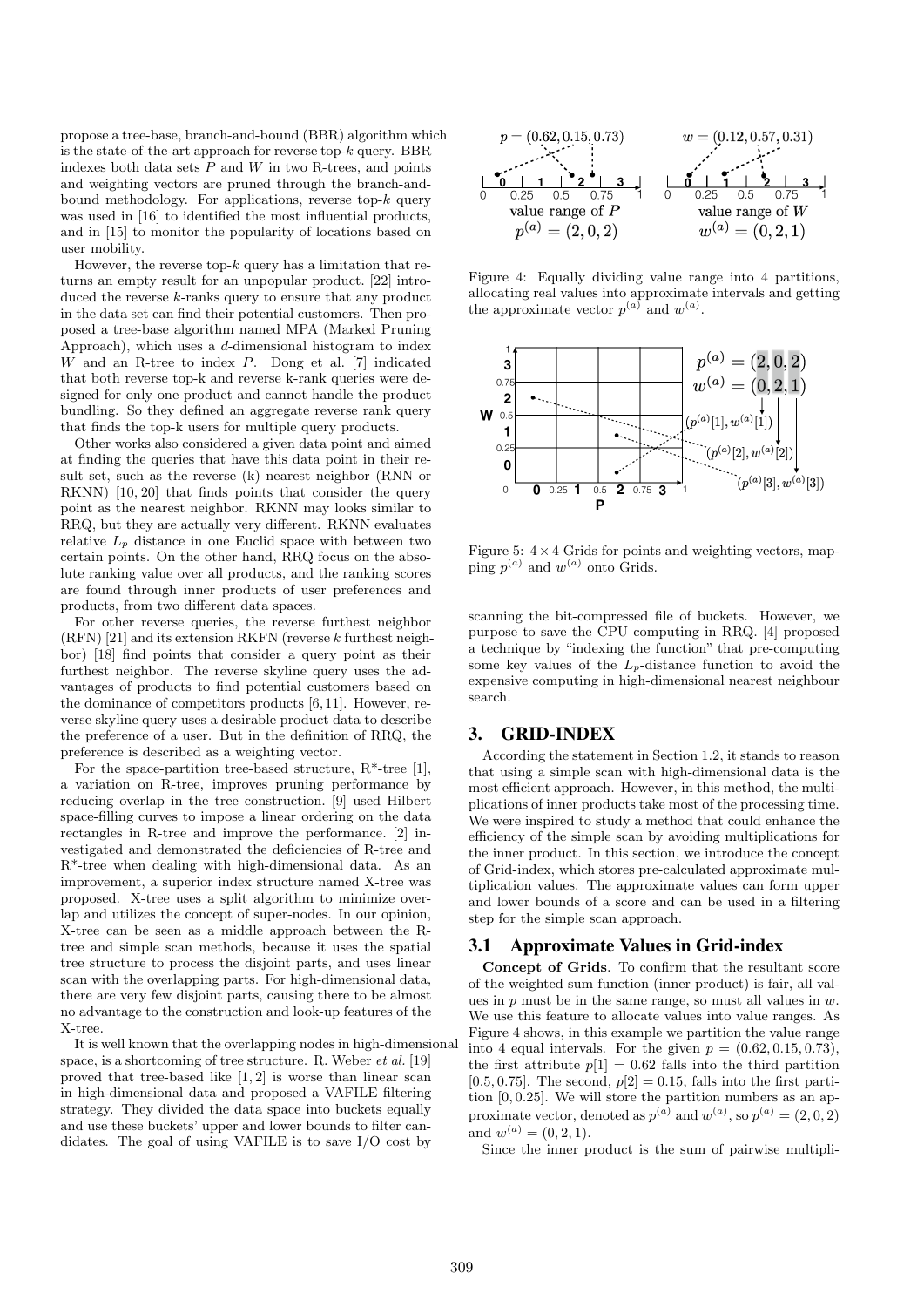cations of  $p[i]$  and  $w[i]$ , we combine the ranges of p and w to form the grids. Figure 5 illustrates the  $4 \times 4$  grids in this example. We can map an arbitrary pair of  $(p[i], w[i])$ onto a certain grid, and different  $(p[i], w[i])$  pairs may share the same grid location. The purpose of mapping the pairs onto the grid is to use the grids' corners to estimate the score of  $p[i] \cdot w[i]$ . By taking advantage of values having the same range, these grids can be re-used for mapping all pairs  $(p[i], w[i]), i \in [1, d], p \in P \text{ and } w \in W.$ 

Construction of Grid-index. Assume that we divide the value range of p and w into  $n = 2<sup>b</sup>$  partitions, and the position information of all elements in a vector are represented by a (n+1)-element vector  $\alpha_p$  for points and  $\alpha_w$  for weights. In the example of Figure 4,  $\alpha_p = \alpha_w = (0, 0.25, 0.5, 0.75, 1)$ . The Grid-index, denoted as Grid, is a 2-dimensional array and saves all multiplication results of all combinations between  $\alpha_p$  and  $\alpha_w$ :

$$
Grid[i][j] = \alpha_p[i] \cdot \alpha_w[j], \ i, j \in [0, n]
$$
\n
$$
(1)
$$

Score Bounds and Precedence. According to the above Grid partition, we pre-store all approximate vectors for P and W, denoted as  $P^{(A)}$  and  $W^{(A)}$ . The approximate vector  $p^{(a)}$  for a given p is calculated by  $p^{(a)}[i] = |p[i] \cdot n/r$ , where r is the range of  $p[i]$ 's attribute value.  $w^{(a)}$  is calculated from w in the same way. Clearly, for a pair  $(p[i], w[i])$ in the *i*th dimension,  $Grid[p^{(a)}[i]][w^{(a)}[i]]$  is the lower bound and  $Grid[p^{(a)}[i]+1][w^{(a)}[i]+1]$  is the upper bound. In the example,  $p[1] = 0.62, w[1] = 0.12$  and  $p^{(a)}[1] = 2$ ,  $w^{(a)}[1] = 0$ . Based on Equation (1),  $Grid[2][0] = 0.5 \times 0$ ,  $Grid[2+1][0+1]=0.75\times0.25$ , meaning  $0.5\times0\leq p[1]\cdot w[1]\leq$  $0.75 \times 0.25$ .

For the inner product  $f_w(p) = \sum_{i=1}^d p[i] \cdot w[i]$ , based on properties of the inner product and features of the Gridindex, we know that:

$$
L[f_w(p)] \le f_w(p) \le U[f_w(p)] \tag{2}
$$

where  $L[f_w(p)]$  and  $U[f_w(p)]$ , denoting the lower bound and the upper bound of  $f_w(p)$ , are given by

$$
L[f_w(p)] = \sum_{i=1}^{d} Grid[p^{(a)}[i]][w^{(a)}[i]]
$$
 (3)

$$
U[f_w(p)] = \sum_{i=1}^{d} Grid[p^{(a)}[i] + 1][w^{(a)}[i] + 1] \tag{4}
$$

The relationship between  $p$  and  $q$  can be classified into three cases with the help of  $L[f_w(p)]$  and  $U[f_w(p)]$ :

- Case 1  $(p \prec_w q)$ : If  $U[f_w(p)] < f_w(q)$ , p precedes q, p has a higher rank than  $q$  with  $w$ .
- Case 2  $(q \prec_w p)$ : If  $L[f_w(p)] > f_w(q)$ , q precedes p, p does not affect the rank of  $q$  with  $w$ .
- Case 3  $(p \asymp q)$ : Otherwise, p and q are incomparable, i.e.,  $L[f_w(p)] \leq f_w(q) \leq U[f_w(p)]$ . The Grid-index cannot define whether  $p$  or  $q$  ranks higher with  $w$ .

Filtering Strategy. We scan the approximate vectors first, then use the Grid-index to obtain  $L[f_w(p)]$  and  $U[f_w(p)]$ , and filter points that satisfy either Case 1 or Case 2 above. After scanning, if necessary, we carry out a refining phase, and compute the real score for all points in Case 3. Notice



Figure 6: 6-bit string for compressing the p to  $p^{(a)}$ .

that throughout this process, we only calculated the sum and retrieved  $L[f_w(p)]$  and  $U[f_w(p)]$  of Equations (3) and (4). If a point  $p$  is in Case 1 or Case 2, we do not need to compute the real score  $f_w(p)$ , thus saving computational costs with multiplications to find the inner product.

#### 3.2 Compress the Approximate Vectors

Storing all approximate vectors incurs extra storage costs for data sets  $P$  and  $W$ . To compress this storage, each approximate vector can be presented by a bit-string describing the interval which its elements fall. Figure 6 shows an example where the approximate vector  $p^{(a)}$  is saved as a 6-bit string (100010), because 2 bits are needed to define 4 partitions for each of the 3 dimensions. Generally, if we divide the value range into  $2^b$  partitions, then a  $(b \times d)$ -bit string is needed to store an approximate vector. According to the analysis in Section 5.3,  $b = 6$  is enough for a good filtering performance. Usually, the original data is a 64-bit float value, so the storage overhead by the compressed 6-bit data is less than  $1/10$  of the original data  $2$ . This kind of bitstring compressing technique is also used in [19].

Reading approximate vectors with bit-string binary compression only has half the time costs compared to regular I/O operations. However, the superiority of I/O cost can be ignored because the CPU cost is far greater than the I/O cost in RRQ, as discussed in Section 1.2.

It may be argued that it would be the most efficient to store all the scores of each  $p$  and  $w$  directly. In reality, storing that amount of data is impossible due to the immense  $\cot$ . For example, assume that there are  $10K$  products and 10K weight vectors. For Grid-index, 20K tuples are needed to store the approximate vectors, but it would take  $10K \times$  $10K = 100M$  tuples to store all the scores. The storage overhead for storing all scores is thousands of times of the approximate vectors in the proposed Grid-index method.

## 4. THE GIR ALGORITHM

Next, we use the Grid-index methodology to propose two versions of Grid-indexing algorithm for RTK and RKR queries. The two algorithms can be implemented easily by using the  $GInTop-k$  function that efficiently obtains the rank of query point  $q$  on a certain input  $w$ .

#### 4.1 GInTop-k Function Based on Grid-index

Algorithm 1 describes the  $GInTop-k$  function based on Grid-index. GInTop-k scans each approximate vector  $p_j^{(a)} \in$  $P^{(A)}$  – Domin. Domin is a global variable denoting a buffer

<sup>2</sup>When  $n = 2<sup>b</sup>$ , then the storage cost for the approximate vectors are  $|P^{(A)}| = \frac{b}{64}|P|$  and  $|W^{(A)}| = \frac{b}{64}|W|$ , if P and W's attributes are float values.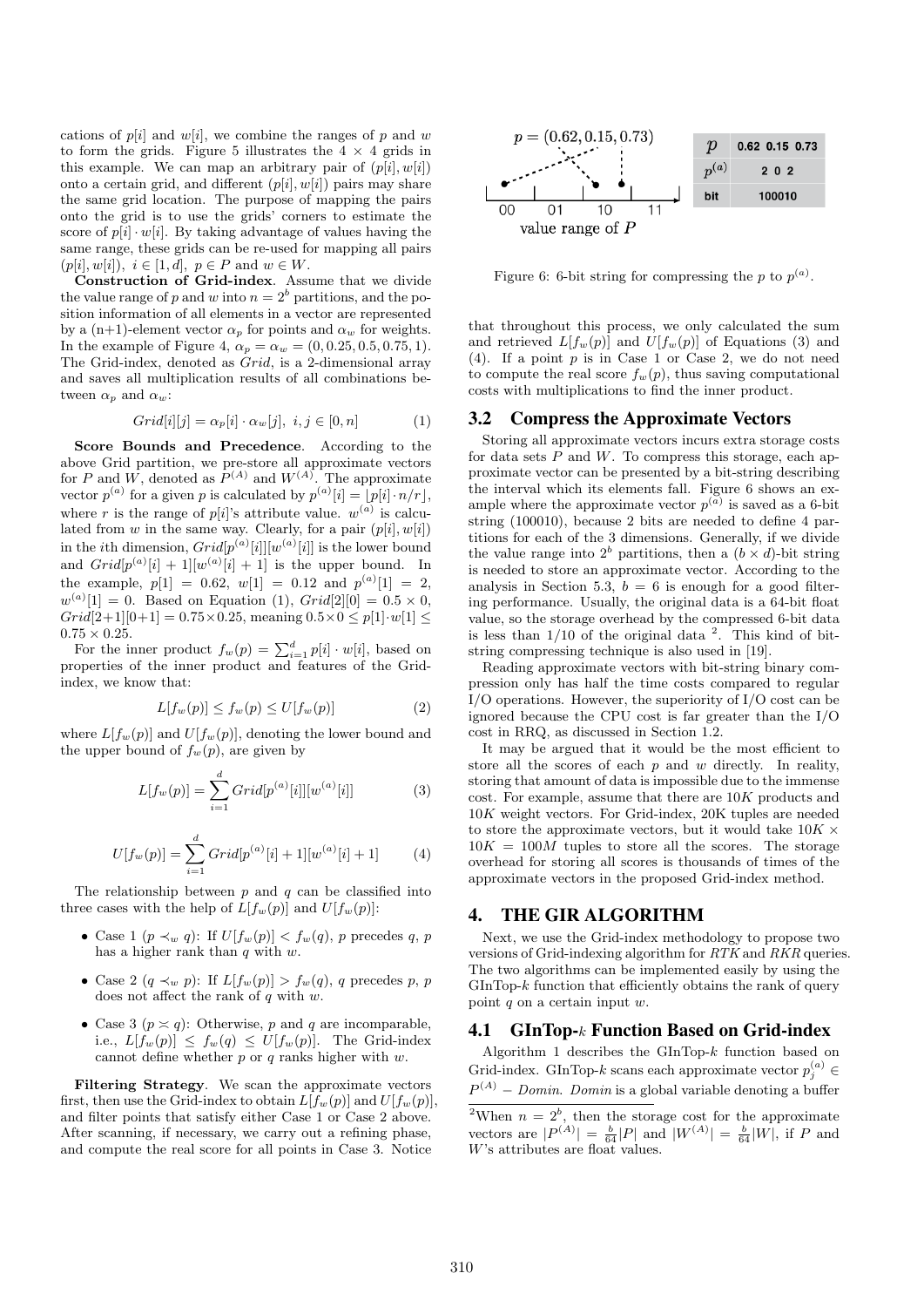Algorithm 1 Grid-index checking q's rank  $(GInTop-k)$ 

Require:  $P^{(A)}, w_i^{(a)}, q, k, Grid,$  Domin **Ensure:** -1: discard  $w_i$ , rnk: include  $w_i$ 1:  $Cand \leftarrow \emptyset$ 2:  $rnk \leftarrow Domin.size$ 3: for each  $p_j^{(a)} \in P^{(A)}$  – Domin do 4: Calculate  $U[f_w(p_j)]$  by Eq. (4) 5: if  $U[f_{w_i}(p_j)] \leq f_{w_i}(q)$  then 6:  $rnk$  +  $\frac{1}{p}$   $\frac{1}{p}$   $\frac{1}{q}$   $\frac{1}{q}$ 7: if  $p_i \prec q$  then 8:  $\overline{Domain} \leftarrow Domin \cup \{p_j\}$ <br>9: if  $mk > k$  then if  $mk \geq k$  then 10: return −1 11: else 12: Calculate  $L[f_w(p_j)]$  by Eq. (3) 13: if  $L[f_{w_i}(p_j)] \le f_{w_i}(q) \le U[f_{w_i}(p_j)]$  then 14:  $Cand \leftarrow Cand \cup \{p_j\}$  //  $(p_j \asymp q)$ 15: Refine Cand : compare real score and updating rnk. 16: if  $mk \geq k$  then 17: return −1 18: else 19: return rnk

recording dominating points. If  $p$  is in *Domin*, then every attribute of a point  $p$  is smaller than the corresponding attribute in  $q \ (\forall p[i], i \in (0, d) : p[i] < q[i])$ . Once q is given, points in Domin always rank better than q. During scanning, the number of points that rank better than  $q$  are counted by rnk, which is initialized by the size of Domin (line 2). The upper bound for the score is obtained using Grid-index (line 4). If the upper bound is smaller than the score of q (Case 1, line 5), then  $p_i$  must have a better rank than q for the weighting vector  $w_i$ , hence rnk increases by 1 (line 6). Anytime  $p_i$  is found dominating q, denoted by  $p_j \prec q$ ,  $p_j$  will be appended to *Domin* (line 7-8). Whenever rnk reaches  $k$  (line 9), there are at least  $k$  points that rank better than q, thus the current  $w_i$  is not a result of  $RTK$  of q (−1 is returned). Otherwise, we get a lower bound from the Grid-index (line 12). If  $q's$  score is between the lower bound and upper bound of  $p_j$ 's score (in Case 3, line 13), then  $p_j$  is added to Cand for further refinement(line 14). After scanning  $P^{(A)}$ , if the algorithm did not return a decision, then a refinement step is necessary to establish (line 15). We check the original data of the points held in Cand and refine rnk in the same way, terminating immediately when it reaches k.

Computing  $f_w(p)$  requires d multiplication operations and d addition operations. However, to find  $U[f_w(p)]$  and  $L[f_w(p)]$ . it is only necessary to carry out  $d$  addition operations. Therefore, our approach will save  $d$  times of multiplication if  $U[f_w(p)] \leq f_w(q)$  and the algorithm uses the branch at lines 5-10. When  $U[f_w(p)] > f_w(q)$ , our approach requires another d addition operations to find  $L[f_w(p)]$ , that is, an equivalent amount of additions to replace the multiplication operations in the evaluation of  $f_w(p)$ . In conclusion, using this method will save computational cost if any point can be filtered by the Grid-index. Section 5.3 proves that a low cost Grid-index can be used to filter over 99% of points.

## 4.2 Grid-index Algorithm

Now we introduce how Grid-index is applied to RRQ. Al-

gorithm 2 and Algorithm 3 give the implementation of RTK and RKR.

For each approximate vector of  $w_i^{(a)} \in W^{(A)}$ , Algorithm 2 receives the result of filtering performed by GInTop-k (line 4). If the current  $w_i$  ranks q in its top-k, then  $w_i$  will be added into the result set of  $RTOPk(q)$  (Line 5-6). If there exists more than  $k$  dominating points of  $q$ , the algorithm returns an empty set because  $q$  cannot be part of the top- $k$ for any weighting vector  $w$  (line 7-8).

Unlike  $RTK$ , a heap structure of size k, denoted by heap, and a value minRank are introduced in Algorithm 3 for processing the RKR. For each  $w_i^{(a)} \in W^{(A)}$ , function GInTop-k is called first,  $minRank$  is passed to  $GInTop-k$  and used for filtering (line 5). If q ranks in the top- $minRank$  (line 6), we insert  $w_i$  and rnk into the heap. The last rank of heap is pushed out after it holds more than  $k$  elements (line 7). Meanwhile, minRank is updated by the current last rank of heap (line 8). This ensures a self-refined bound and keeps the current  $k$  best results from  $W$  in heap. Finally, when the algorithm terminates, heap is returned as the result set.

| Algorithm 2 Grid-index Reverse top- $k$ (GIRTop- $k$ ) |  |  |  |
|--------------------------------------------------------|--|--|--|
|                                                        |  |  |  |

**Input:**  $P^{(A)}, W^{(A)}, q, k$ **Output:** RTK result set  $RTOPk(q)$ 1: create Grid (Grid-index) 2:  $Domain \leftarrow \{\emptyset\}$ 3: for each  $w_i^{(a)} \in W^{(A)}$  do 4:  $rnk \leftarrow \text{GInTop-}k(P^{(A)}, w_i^{(a)}, q, k, Grid, Domain)$ 5: if  $mk \neq -1$  then 6:  $RTOPk(q) \leftarrow RTOPk(q) \cup \{w_i\}$ 7: if  $Domain.size \geq k$  then 8: return {∅} 9: return  $RTOPk(q)$ 

#### Algorithm 3 Grid-index Reverse k-ranks (GIRk-Rank)

**Input:**  $P^{(A)}, W^{(A)}, q, k$ **Output:**  $heap = RKR$  result set 1: create Grid (Grid-index) 2: heap  $\leftarrow \{\emptyset\},$  Domin  $\leftarrow \{\emptyset\}$ 3:  $minRank \leftarrow \infty$ 4: for each  $w_i^{(a)} \in W^{(A)}$  do 5:  $mk \leftarrow \text{GInTop-}k(P^{(A)}, w_i^{(a)}, q, \text{ minRank}, \text{ Grid},$ Domin) 6: if  $rnk \neq -1$  then 7: heap.insert  $(w_i, \, rnk)$ 8:  $minRank \leftarrow heap$ 's last rank. 9: return heap

## 5. PERFORMANCE ANALYSIS

In this section, we first analyze the weakness of tree-based algorithms for RRQ. We then build a cost model for Gridindex that finds the ideal number of grids  $(n \times n)$ , guaranteeing that specified filtering performance.

## 5.1 The Difficulty of Space-division in High Dimensional Data

We first observe the influence of the number of divisions through a space-division index. According to [22], MPA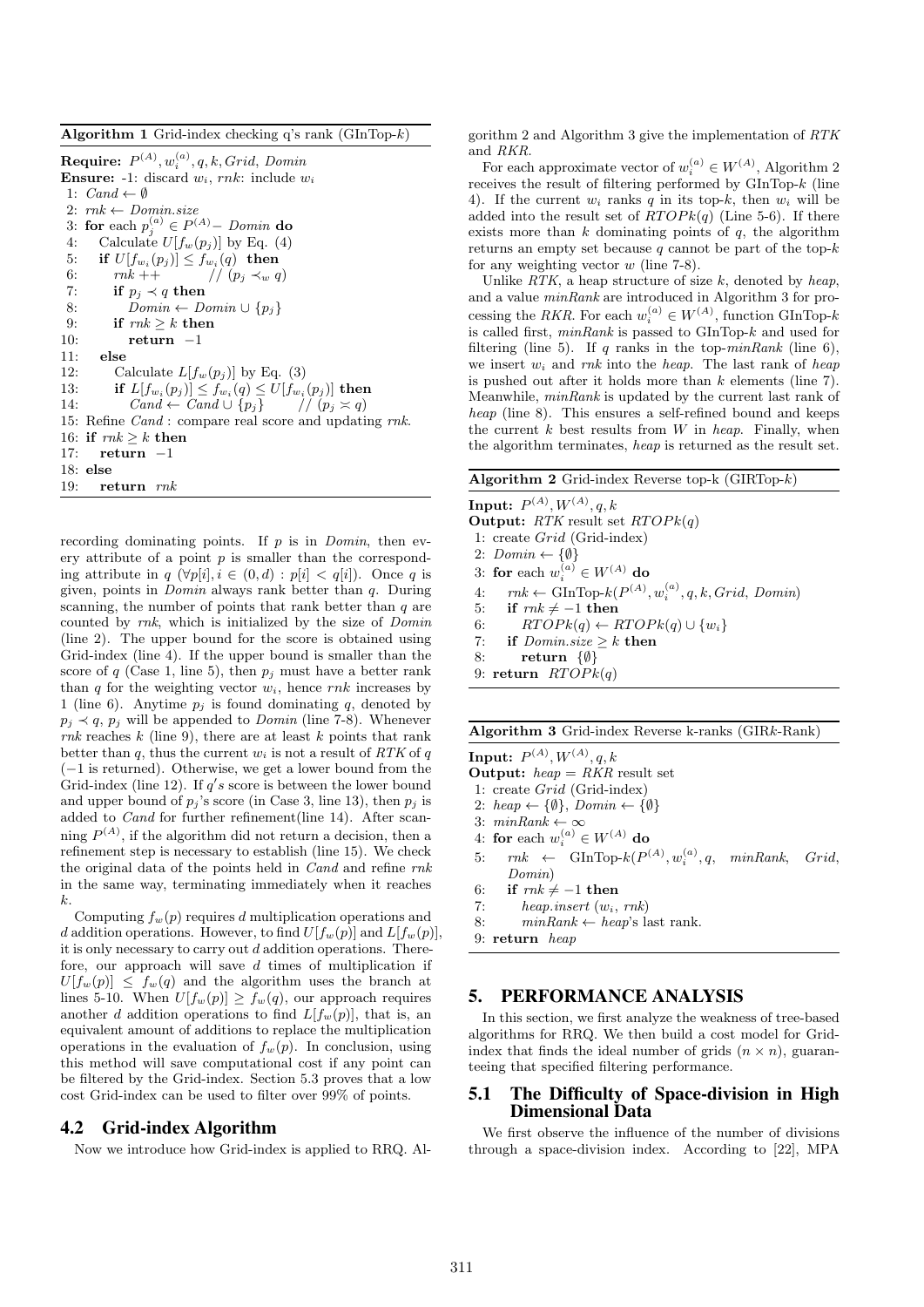

Figure 7: Two kinds of Filtering areas (gray) of R-tree.

uses a d-dimensional histogram to group all weighting vectors  $W$  into buckets. Each dimension is partitioned into  $c$ equal-width intervals, in total, there are  $c<sup>d</sup>$  buckets. As [22] suggests,  $c = 5$ , If  $|W| = 100K$  with the 3-dimensional data, W is grouped in  $5^3 = 125$  buckets. However, if  $d = 10$ , then there are  $5^{10} \approx 9$  million *buckets*. It is not logical to filter only 100K weight vectors by testing the upper and lower bounds of such a huge number of buckets. In this case, scanning one by one would be more efficient.

# 5.2 Analysis of R-tree Filtering Performance

We test some range queries (within 1% area of the data space) over different d with an R-tree and observe the MBRs. Table 3 shows the average value of accessed MBRs' attributes. Not surprisingly, when  $d > 6$ , all (100%) of MBRs overlap in the query range, which means that all entries will be accessed during processing. As mentioned in Section 1.2, it is a shortcoming of tree-based algorithms that the MBRs will always overlap with each other when the data is highdimensional.

Besides the shortcoming from the tree-based index itself, we also found that the filterable space of RRQ with treebased methodology reduces as the dimensionality increases. This conclusion is supported by the following estimation.

Consider a tree-based algorithm that constructs an R-tree for the products P and assume that  $R_p$  is a MBR of this Rtree. In query processing, for each group of w's (denoted as  $W_{group}$ , points within  $R_p$  are checked. The upper and lower bounds of  $f_{W_{group}}(R_p)$  are determined by the borders of  $W_{group}$  and  $R_p$ . As Figure 7 shows, The gray area is the safely filtered space. The shape of the gray area can be a hyper-prism, a hyper-tetra or a combination of the two. It means that in some of the dimensions (denoted as  $q$ ) the area will be a triangle, while a trapezoid in others. Assume that the two kinds of shapes are separated clearly; then the proportion of filtered values can be obtained by measuring the volume:

$$
Vol = Vol_{TetraX} \cdot Vol_{PrismX} + Vol_{TetraY} \cdot Vol_{PrismY} \quad (5)
$$

To give an analytical result, we assume that  $R_p$  is in the centroid, so the two filtering areas are equal  $(Vol_{Tetrax} =$  $Vol_{TetraY}$ ). Then the volume becomes

$$
Vol = 2 \cdot Vol_{Tetra} \cdot Vol_{Prism}
$$
 (6)

Firstly, the volume of hyper-tetra is: <sup>3</sup>

$$
Vol_{Tetra} = \frac{1}{g!} (\prod_{i=1}^{g} x_i) = \frac{1}{g!} (1 - \gamma)^g
$$
 (7)

then, the volume of the hyper-prism (the area in Figure 7  $(a)$ ) is:

$$
S_i = \frac{1}{2}(x_i + x'_i) \cdot H \le (\frac{1 - \gamma}{2}) \le \frac{1}{2}
$$
 (8)

where  $H = 1$  is the length of the side. Imagine a 3 dimensional trapezoidal prism in the figure, the volume is:

$$
Vol_{Prism3d} = \frac{1}{3}(S_1 + S_2 + \sqrt{S_1 S_2}) \cdot H \le \frac{1}{2}
$$
 (9)

This result holds for higher dimensional trapezoidal prisms. Consequently, the maximum volume gives the filtered area.

$$
Vol_{max} = 2 \cdot \frac{1}{g!} (1 - \gamma)^g \cdot \frac{1}{2} = \frac{1}{g!} (1 - \gamma)^g \tag{10}
$$

It is reasonable to assume that in half of the dimensions the filtered area is hyper-tetra in shape. We will consider a dataset of  $d = 10$ ,  $g = 5$ , according to Equation (10), R-tree based methods can only filter at most  $\frac{1}{5!}$  =0.8% of the data space.

This clearly shows that the space filtered by R-trees in RRQ becomes very small when encountering high-dimensional data. For all points in the space which can not be filtered, each  $w[i] \cdot p[i]$  must be calculated and compared with that of the query point.

#### 5.3 The Performance Model of Grid-index

To build a model of our Grid-index, we make the following assumption about the d-dimensional point data set: Values in all dimensions are independent of each other, and the sub-score in each dimension  $(w[i] \cdot p[i])$  follows a uniform distribution. Both value ranges of  $P$  and  $W$  are divided into n partitions for the Grid-index.

Let the probability of a score  $S$  falling into a certain interval  $(a, b)$  be  $Prob(a < S < b)$ , where  $(a, b)$  is created by Grid-index. Data points with scores outside of  $(a, b)$  can be filtered. We denote the filtering performance  $\overline{F}$  by:

$$
F(a, b) = 1 - Prob(a < S < b). \tag{11}
$$

For example, if the probability of a point falling in an interval is 5%, then we say that the filter performance is 95%.

Obviously,  $F(a, b)$  from Grid-index depends on the density of the grids  $(n \times n)$ . More partitions n lead to smaller  $Prob(a < S < b)$  and better filtering performance. However, larger  $n$  requires more memory, so it is important to find a suitable  $n$  that balances these factors. For this purpose, we first establish specific score properties and then define the relationship between  $F$  and  $n$ .

For the case of one dimension, dividing the range into equally  $n^2$  partitions, the probability of a point p's score falling into a certain interval is obviously:

$$
Prob(\frac{k}{n^2} < w \cdot p < \frac{k+1}{n^2}) = \frac{1}{n^2}, \ k = 1, 2, \dots, n^2. \tag{12}
$$

<sup>3</sup>Recall that the area of a right triangle is  $s = \frac{x_1 x_2}{2}$ , and a tetrahedron has volume  $v = \frac{x_3 s}{3} = \frac{x_1 x_2 x_3}{3 \cdot 2}$ . if for  $(d-1)$  dim, the volume is  $V_{d-1} \sim cx^{d-1}$  then  $V_d = \int V_{d-1}dx \sim \frac{cx^d}{d}$ .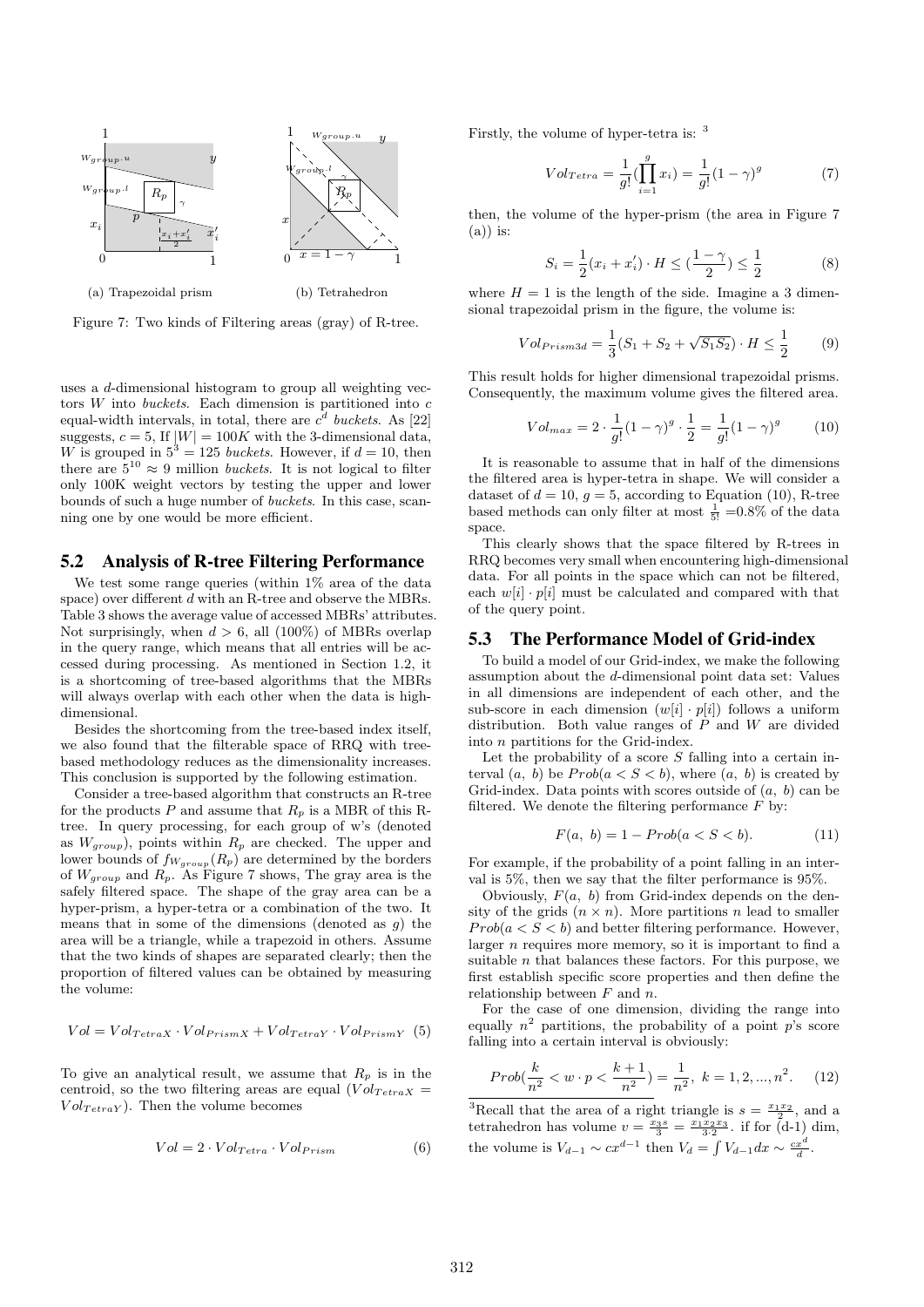| Dimensionality           |                     |                     |                      |                     | ТÞ                  |                      |                      | 24                   |
|--------------------------|---------------------|---------------------|----------------------|---------------------|---------------------|----------------------|----------------------|----------------------|
| #MBR                     | 1501                | 1480                | 1470                 | 1470                | 1439                | 1479                 | 1458                 | 1456                 |
| diagonal length          | 4057.7              | 11744.3             | 19559.1              | 23807.9             | 31010.9             | 33717.1              | 36979.2              | 40515                |
| Shape <sup>*</sup>       | 24.9                | $^{13.8}$           | 8.9                  | 6.4                 | 4.8                 | 4.6                  | 4.7                  | 4.4                  |
| Overlaps in $Query(1\%)$ | 30%                 | 99.8%               | 100%                 | 100%                | 100%                | 100%                 | 100%                 | 100%                 |
| Volume                   | $2.89 \times e^{9}$ | $.39 \times e^{21}$ | $3.65 \times e^{33}$ | $.72 \times e^{45}$ | $.08 \times e^{58}$ | $5.31 \times e^{69}$ | $2.16 \times e^{81}$ | $2.28 \times e^{93}$ |

∗ Shape is the ratio of the longest edge against the shortest one of an MBR.

Table 3: Observation of accessed MBRs of R-tree in query. 100K points indexed in R-tree, each MBR has 100 entries.



Figure 8: Grid-index scores distribution in dimension  $d = 4$ , partitions  $n = 4$ ,  $|P| = 100$ K,  $|W| = 100$ K.

Now, we want to estimate the probability of p's score  $(\sum_{i=1}^d w[i])$  $p[i]$ ) falling in a score range obtained by Grid-index. For the discrete d dimension case:

$$
Prob(\sum_{i=1}^{d} (w[i] \cdot p[i]) = s)
$$
\n(13)

This probability can be found by the so called "Dice Problems": Rolling  $d$   $n^2$ -sided dice and find the probability of obtaining s score. In this problem, a  $n^2$ -sided die corresponds to the score range of a single dimension which is equally partitioned in  $n^2$  parts by Grid-index. The number of dice corresponds to the number of dimensions  $d$ , and the scores by rolling d dice becomes the point's score.

The number of ways obtaining score s is the coefficient of  $x^s$  in:

$$
t(x) = (x1 + x2 + ... + xn2)d
$$
 (14)

By  $[12]$ , the probability of obtaining s score on d n-sided dice is

$$
Prob(s, d, n) = \frac{1}{n^{2d}} \sum_{k=0}^{\lfloor (s-d)/n^2 \rfloor} (-1)^k {d \choose k} {s - n^2k - 1 \choose d - 1}
$$
(15)

The filtering performance of Grid-index can be presented by  $1-Prob(s, d, n)$ . However, it is difficult to analyse the relationship between  $n$  and the filtering performance by Equation (15). On the other hand, we found that the distribution of scores approaches a normal distribution, even in low dimensional cases, such as 4. Figure 8 shows the observation of distribution of scores computed by Grid-index with  $n = 4$ partitions, and the dimension  $d = 4$ . This encourages us to approximate the feature by normal distribution.

For a point p,  $p[i] \cdot w[i]$  obeys a uniform distribution with range  $[0, r)$ , average value  $\mu$  and standard deviation  $\sigma$ , where

$$
\mu = \frac{1}{2}r \qquad \sigma = \frac{1}{2\sqrt{3}}r \tag{16}
$$

The average score value of a point p is

$$
\overline{p \cdot w} = \frac{1}{d} \sum_{i=1}^{d} (p[i] \cdot w[i]) \tag{17}
$$

By the central limit theorem, we have the following approximation when  $d$  is sufficiently large.

Lemma 1. (Score Distribution). The following random variable

$$
Z = \frac{\sqrt{d}}{\sigma} (\overline{p \cdot w} - \mu)
$$
 (18)

follows the standard normal distribution (SND). In other words,  $Z \sim N(0, 1)$ , where  $\mu$  and  $\sigma$  are as in Equation (16).

Note that  $d \cdot \overline{p \cdot w}$  is the score of point p. Representing it by a random variable  $S$ ,  $S$  follows a normal distribution with mean  $\mu' = \mu d$  and standard deviation  $\sigma' = \sigma \sqrt{d}$ . By Equation (16),

$$
\mu' = \frac{1}{2}rd \qquad \sigma' = \frac{\sqrt{d}}{2\sqrt{3}}r \tag{19}
$$

From Lemma 1 and (11), we may now estimate the filtering performance.

Lemma 2. (Filtering performance). The filtering performance of Grid-index, F, is given by

$$
F(x, x + \Delta) = 1 - Prob(x < S < x + \Delta) \\
= 1 - \int_{x}^{x + \Delta} f(x) dx \tag{20}
$$

where

$$
f(x) = \frac{1}{\sigma' \sqrt{2\pi}} exp(-\frac{(x - \mu')^2}{2\sigma'^2})
$$
 (21)

is the probability density function of  $N(\mu', \sigma')$ .

It is difficult to calculate the integral, but by rewriting Z in Lemma 1, The above equation can be:

$$
Z = \frac{d \cdot \overline{p \cdot w} - \mu d}{\sigma \sqrt{d}} = \frac{S - \mu'}{\sigma'} \tag{22}
$$

we can map S to  $Z \sim N(0, 1)$  and need only to look up the SND table.

We are now ready to estimate the filtering performance of the Grid-index methodology. Recall that the score of a point is the sum of d addends. The score's range in each dimension is  $[0, r)$ , and it is equally divided into  $n^2$  partitions. Thus, the value range computed by Grid-index of a d-dimensional points corresponds to range  $\Delta$ :

$$
\Delta = \frac{r}{n^2}d\tag{23}
$$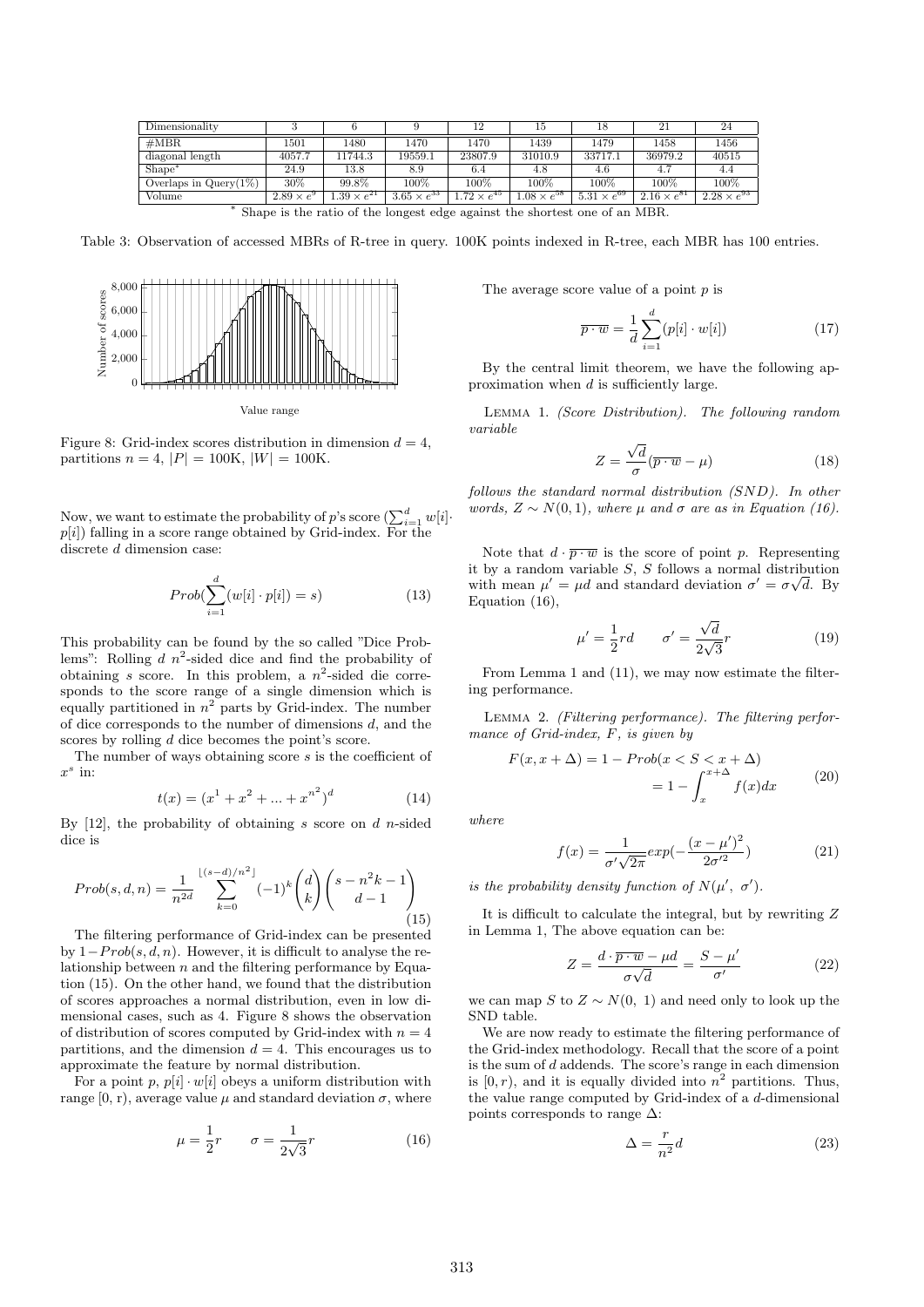

Figure 9: (a): The normal distribution of point scores  $N(\mu', \sigma')$  and the largest probability interval (gray). (b):  $\Phi(\cdot)$  of the *SND* showing  $1 - \int_{-\alpha}^{\alpha} \cdot \cdot \cdot = 2\Phi(\alpha)$ .

Our purpose is to find the number of partitions  $n$  which guarantees a certain filtering performance  $F$  in Lemma 2. To do this, it is sufficient to show the worst case. By Lemma 2, scores that fall within the interval illustrated by the gray part in Figure 9(a) which is located on either side of  $\mu$ , have the largest probability and thus gives the worst  $F$ . Concentrating on this worst interval  $[\mu' - \frac{\Delta}{2}, \mu' + \frac{\Delta}{2}]$ , by Equation (22) and Equation (19), we find that  $S_{\Delta} = \mu' \pm \frac{\Delta}{2}$  corresponds to

$$
Z_{\Delta} = \frac{S_{\Delta} - \mu'}{\sigma'} = \frac{\mu' \pm \frac{\Delta}{2} - \mu'}{\sigma'} = \pm \frac{\sqrt{3d}}{n^2} \tag{24}
$$

From Lemma 1,  $Z \sim N(0, 1)$ , the filtering performance in the worst case can be given by

$$
F(x, x + \Delta) > F_{worst}(x, x + \Delta) = 1 - \int_{\mu' - \frac{\Delta}{2}}^{\mu' + \frac{\Delta}{2}} f(x) dx = 2\Phi(\frac{\sqrt{3d}}{n^2})
$$
\n(25)

where  $\Phi(\cdot)$  is the area shown in Figure 9 (b).

The above discussion leads to the following result.

THEOREM 1. Given  $\epsilon < 1$ , the filtering performance of n partitions is quaranteed to be above 1- $\epsilon$  in Grid-index such that

$$
n > \sqrt{\frac{2\sqrt{3d}}{\delta}} \tag{26}
$$

where  $\delta$  is determined by looking up the SND table at  $(1 \epsilon)/2$ , that is,

$$
\Phi(\frac{\delta}{2}) = \frac{1 - \epsilon}{2} \tag{27}
$$

PROOF. By Equation (26),  $\frac{\delta}{2} > \frac{\sqrt{3}d}{n^2}$ . Since  $\Phi$  is a monotonically decreasing function (Figure 9),  $\Phi(\frac{\sqrt{3}d}{n^2}) > \Phi(\frac{\delta}{2})$ . Combining Equation (25) and Lemma 2, we have  $F > 2\Phi(\frac{\delta}{2}) =$  $1 - \epsilon$   $\Box$ 

Example. To ensure that Grid-index filters out over 99% data, we set  $\epsilon = 1\%$  ( $\frac{(1-\epsilon)}{2} = 0.495$ ), thus the filtering performance is guaranteed to be better than  $F_{worst}(\delta) = 99\%$ . Looking up this value in the SND table, we have  $\Phi(0.0125)$  = 0.495, hence,  $\delta = 0.025$ . By Theorem 1, the sufficient number of partitions  $n$  is calculated by

$$
\frac{\sqrt{3d}}{n^2} < \delta = 0.0125 \quad \longrightarrow n > \sqrt{\frac{2\sqrt{3d}}{\delta}} = \sqrt{80\sqrt{3d}} \quad (28)
$$

| W           | Uniform  | Normal | Exponential |
|-------------|----------|--------|-------------|
| Uniform     | $99.3\%$ | 98.3%  | $99.0\%$    |
| Normal      | 98.8%    | 96.5%  | 98.7%       |
| Exponential | 99.2%    | 97.5%  | 98.9%       |

Table 4: Filtering performance of Grid-index with different distributions.  $|P| = 100K$ ,  $|W| = 100K$ ,  $d = 6$ ,  $n = 32$ .

| Parameter                                      | Values                         |
|------------------------------------------------|--------------------------------|
| Data dimensionality $d$                        | $2 \sim 50, 6$                 |
| Distribution of data set $P$                   | UN.CL, AC, RE                  |
| Data set cardinality $ P $                     | 50K,100K,1M,2M,5M              |
| $\overline{\text{Distribution}}$ of data set W | UN.CL,RE                       |
| Data set cardinality $ W $                     | 50K,100K,1M,2M,5M              |
| Experiment times                               | 1000                           |
| Number of clusters                             | $\sqrt[3]{ P }, \sqrt[3]{ W }$ |
| Variance $\sigma_W^2, \sigma_P^2$              | $0.1^2$                        |
| Number of grids, $n^2$                         | $4^2,8^2,16^2,32^2,64^2,128^2$ |
| $k$ (top- $k$ and $k$ -ranks)                  | 100,200,300,400,500            |

Table 5: Experimental parameters and default values(in bold) .

If  $d = 20$  then  $n = 32$  satisfies Equation (28) hence a  $32 \times$ 32 Grid-index is enough for filtering over 99% data. The necessary memory is less than  $8 K (32 \times 32 \times 8)$  Bytes.

Theorem 1 is still true when  $w[i] \cdot p[i]$  follows other distributions. The only difference is that a new  $\mu_i$  and  $\frac{\sigma_i}{\sqrt{d}}$ would have to be estimated, which would lead to a different partition  $n$ . We observed the filtering performance on some typical distributions, including the normal distribution  $(\sigma = 10\%)$  and exponential distribution  $(\lambda = 2)$ . The filtering power of the Grid-index is shown in Table 4. Different  $\sigma$  between these distributions lead to slight differences in filtering power. But the filtering power is always efficient.

# 6. EXPERIMENT

In this section, we present the experimental evaluation. All algorithms are implemented in C++ and experiments are run on a Mac with a 2.6 GHz Intel Core i5 processor, 8GB RAM, 500GB flash storage space. We pre-read the Rtree, data sets P and W, approximated vectors  $P_A$  and  $W_A$ and the Grid-index into memory. According to Table 2, the I/O time is not relevant, so we focus on comparing our work only in terms of CPU processing time.

#### 6.1 Experimental Setup

**Data sets.** For data set  $P$ , both real data (RE) and synthetic data sets are employed. Synthetic data sets are uniform (UN), anti-correlated (AC), and clustered (CL), with an attribute value range of  $[0, 10K)$ . The details on generating UN, AC, and CL data are in related research [13, 17]. To create weighting vectors  $W$ , there is additional UN and CL data that is generated in the same way. There are three real data sets, HOUSE, COLOR and DIANPING. HOUSE (Household) consists of 201,760 6-d tuples, representing the distribution percentages of an American family's annual payment on gas, electricity, water, heating, insurance and property tax. COLOR consists of 68,040 9-d tuples and describes features of images in the HSV color space. HOUSE and COLOR were also used in related works [13, 17]. DI-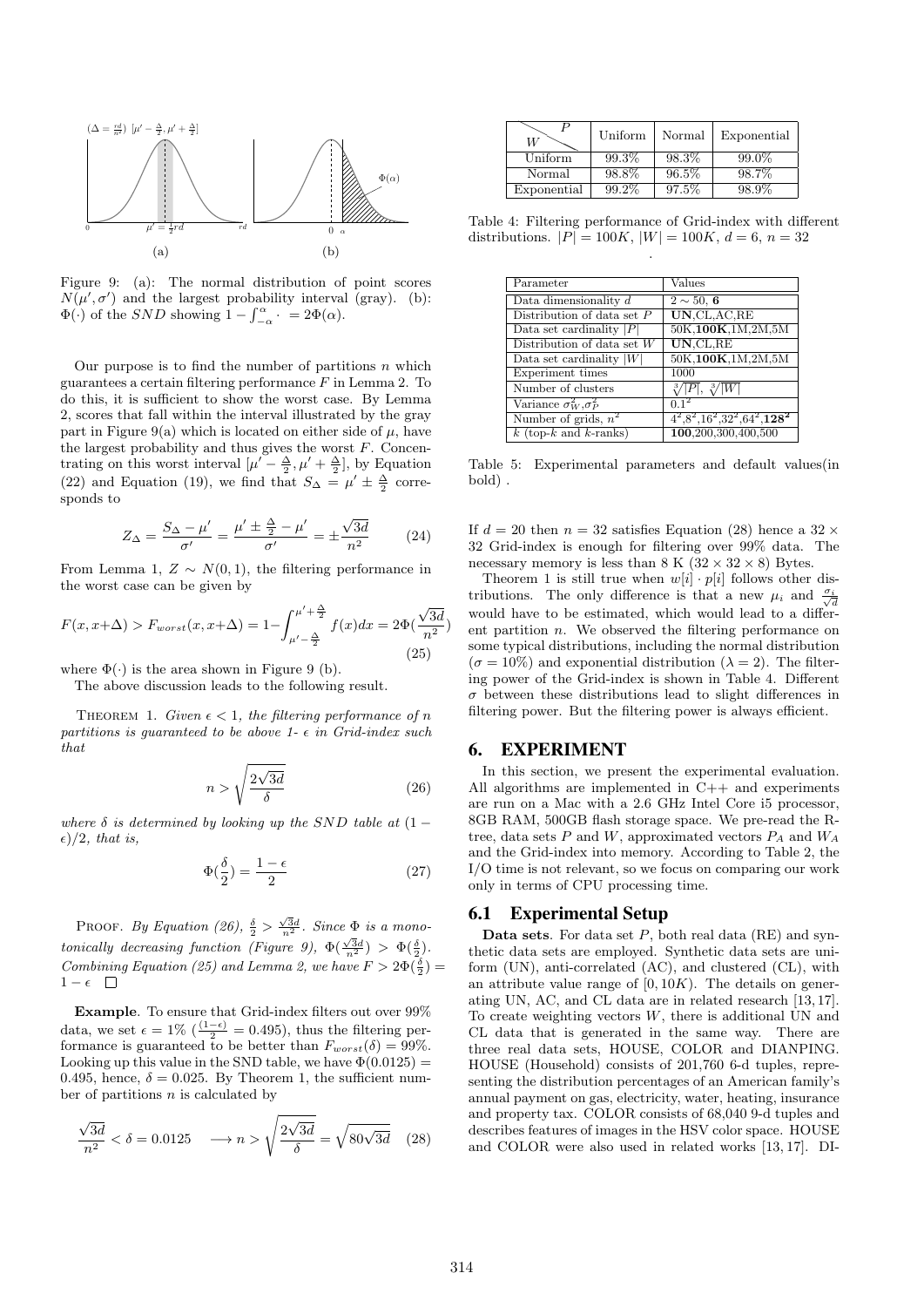

Figure 10: GIR vs BBR (a, b, c) for RTK, GIR vs MPA (d, e, f) for RKR. Performance on synthetic data with varying d  $(2-8), |P| = |W| = 100$ K, top- $k = 100, k$ -ranks = 100,  $n = 32$ .



Figure 11: Performance on synthetic data with high dimensional d (10 − 50),  $|P| = |W| = 100K$ , top- $k = 100$ , k-ranks  $= 100, n = 32.$ 

ANPING is a 6-d real world data set from a famous Chinese online business-reviewing website. It includes 3,605,300 reviews by 510,071 users on 209,132 restaurants about rate, food flavor, cost, service, environment and waiting time. We use the average scores of the reviews by the same user as his/her preference  $(w)$ , and the average scores of the reviews on a restaurant as its attributes  $(p)$ . RRQ can be anticipated to help to find target users for these restaurants.

Algorithms. We implemented BBR, MPA and Simple Scan algorithms (SIM). In BBR [17], both data sets  $P$  and W are indexed by R-tree, points and weighting vectors are pruned through the branch-and-bound methodology. MPA [22] uses an R-tree to index  $P$  and a d-dimensional histogram to group  $W$  in order to avoid checking every weighting vector. In SIM, for each  $w$ , all points in  $P$  are scanned and used to compute the score. SIM also maintains a Domin buffer to avoid unnecessary computing and terminates when current rank does not satisfy the conditions for RTK or RKR.



Figure 12: GIR vs Tree-base with RE data on varying  $"k"$ . for RTK and RKR queries.  $n = 32$ .

In conclusion, the only difference between SIM and GIR is that SIM computes a score for each  $p$  and  $w$  directly rather than using Grid-index for filtering.

Parameters. Parameters are shown in Table 5 where the default values are  $d = 6$ ,  $|P|=100$ K,  $|W|=100$ K,  $k=100$ , the number of Grids is  $32^2$ , and both P and W are UN data.

Metrics. We did each experiment over 1000 times, and present the average value. The query point  $q$  is randomly selected from P. Besides the query execution time required by each algorithm, we also observe the number of pairwise computations and the percentage of accessed data.

## 6.2 Experimental Results

Synthesis data with varying d. Figure 10 shows the performance of  $P$  (UN, AC, CL) and  $W$  (UN, CL) on synthetic data sets, with  $|P|=100$ K and  $|W|=100$ K,  $k=100$ , n  $= 32.$  Figures 10a, 10b and 10c show the CPU time and cost comparisons for  $RTK$  in low dimensions (2 to 8). GIR outperforms BBR in all distributions (UN,CL,AC) when data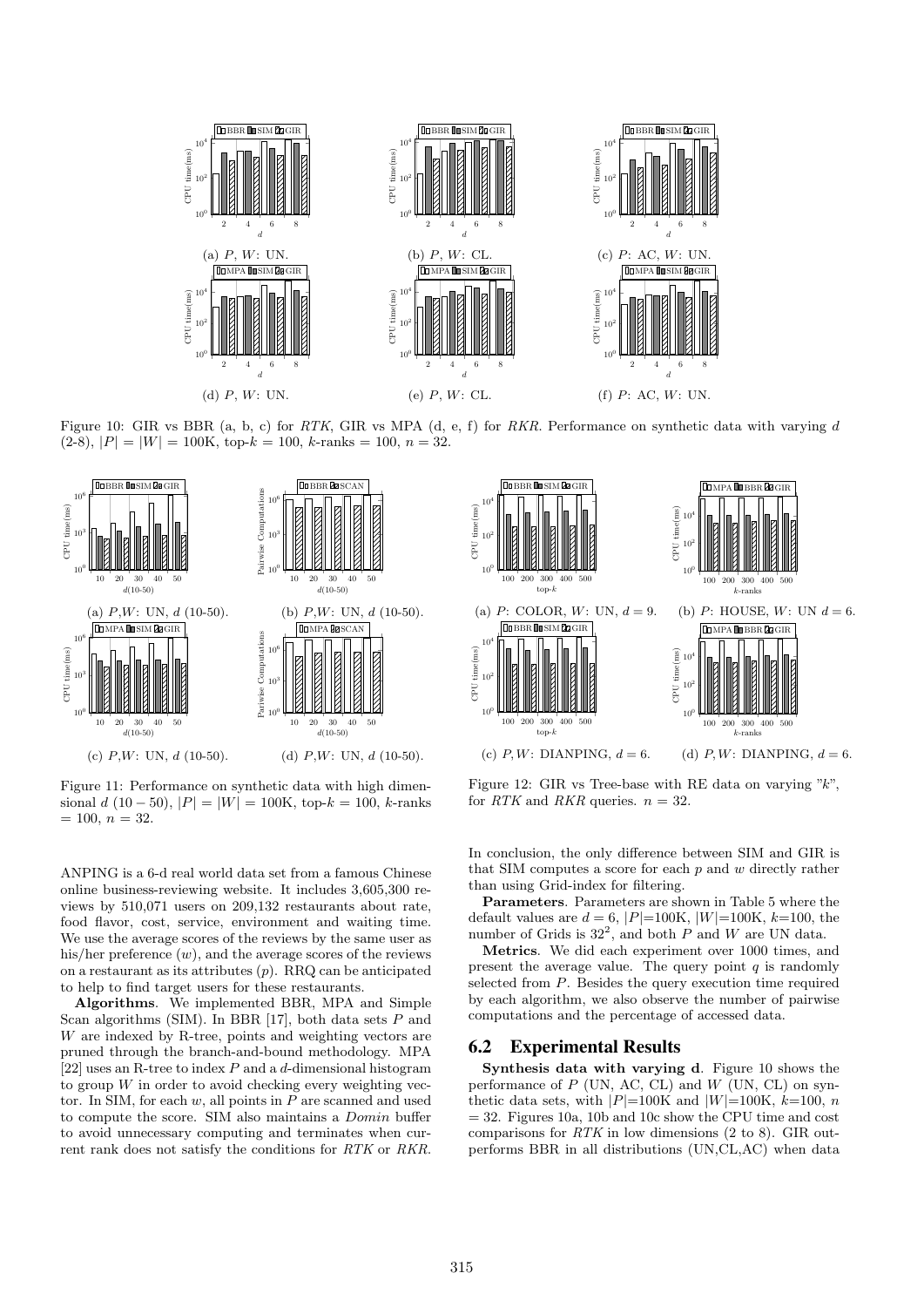

Figure 13: Scalability for all algorithms with varying  $|P|$ (a,b) and |W| (c,d), top- $k = 100$ , k-ranks = 100,  $n = 32$ , d = 6.

has over 4 dimensions. SIM outperforms BBR when data has more than 6 dimensions, with the exception of CL data. since R-tree can group and prune more points when the data set is clustered. GIR always exceeds SIM at least 2 times because GIR uses score bounds from Grid-index to skip most data without doing multiplications. The results of RKR are shown in Figures 10d, 10e, 10f, GIR outperforms simple scan SIM at all times and outperforms the tree-based MPA with 4 to 8-dimensional data.

In high-dimensions (10-50), as shown in Figures 11a and 11c, the query time taken by tree-based method increases rapidly for the two reasons we presented in Sections 1.2 and 5.2: overlapping MBRs and little space to prune. Figure 11b, 11d present the number of pairwise computations for all algorithms, both BBR and MPA use more computations than the simple scan. Notice that the computation numbers for GIR and SIM are equal and are both titled "SCAN" in the figures. On the other hand, GIR is the most stable method and only grows slightly. This confirms that GIR is only slightly affected by increasing dimensionality.

Real data with varying " $k$ ". For the performance of these algorithms on real data sets  $(RE)$  with varying k. Notice that  $k$  has a different meaning, it is a query condition in RTK and a result size in RKR. Figures  $12a$ ,  $12b$  show the results from data set HOUSE and COLOR, and data set W is generated as UN data. We process COLOR with RTK and HOUSE with RKR. Clearly, GIR is consistently superior to tree-based algorithms (BBR and MPA) and SIM, though all are stable for various  $k$  values. For the DIANPING dataset, P and W contain the average scores vectors from the reviews of users and restaurants. We peform RTK and RKR queries on DIANPING data and the Figures 12c and 12d show the comparison results. As we expected, the GIR algorithm is the most efficient for this real-world application data set.

Scalability with varying  $|P|$  and  $|W|$ . According Figure 13, as the cardinality of data set increases  $P$  (Figures 13a and 13b) or W (Figures 13c and 13d), GIR becomes significantly superior to tree-based algorithms (BBR, MPA) and SIM.  $n = 32$  is sufficient to filter more than 99% of points for a 6-d dataset based our Theorem 1. Thus, the



Figure 14: GIR vs Tree-base with varying  $k$ , for  $RTK$  and RTK queries. P, W: UN,  $n = 32$ ,  $d = 6$ .



Figure 15: (a) Visited data for all algorithms on varying  $d$ , (b) Filtering data (%) of Grid-index on varying n.  $|P| =$ 100K,  $|W| = 100$ K. P, W: UN.

CPU cost increased only slightly as the scale increased.

Effect on  $"k"$ . Figures 12, 14 also show the performance changes when  $k$  increases from 100 to 500. All algorithms are insensitive to k because  $k \ll |P|$  and  $k \ll |W|$ .

Accessed data points. Figure 15a shows the percentage of visited data in the leaf nodes of the R-tree and original data points on UN data. As predicted by our analysis, Rtree degenerated to a simple scan through all leaf nodes with high-dimensional data. However, GIR accesses a relatively small amount of data after filtering with Grid-index.

Effect on value range partitions  $n$ . Figure 15b shows the percent of 20-d data which can be filtered with Gridindex with various Grid numbers  $(n \times n)$ . We created Gridindex with different  $n$  from 4 to 128 and observed the filtering of data points. The results confirm the analytical result guaranteed by Theorem 1.  $n = 32$  is enough to guarantee a high Grid-index efficiency.

# 7. CONCLUSION

Reverse rank queries are useful in many applications. In marketing analysis, they can be used to help manufacturers recognize their consumer base by matching their product features with user preferences. The state-of-the-art approaches for both reverse top- $k$  (BBR) and reverse  $k$ -ranks (MPA) are tree-based algorithms, and are not designed to deal with high-dimensional data. In this paper, we proposed the Grid-index and the GIR algorithm to overcome the cost of high-dimensional computing when processing reverse rank queries. Theoretical analysis and experimental results confirmed the efficiency of the proposed algorithm when compared to the tree-based algorithms especially in high-dimensional cases.

In future work, there are two extensions for GIR algorithm. The first is to find a heuristic method to adapt GIR to different data distributions by using non-equal-width Gridindex. This is easy to implement by merging and splitting